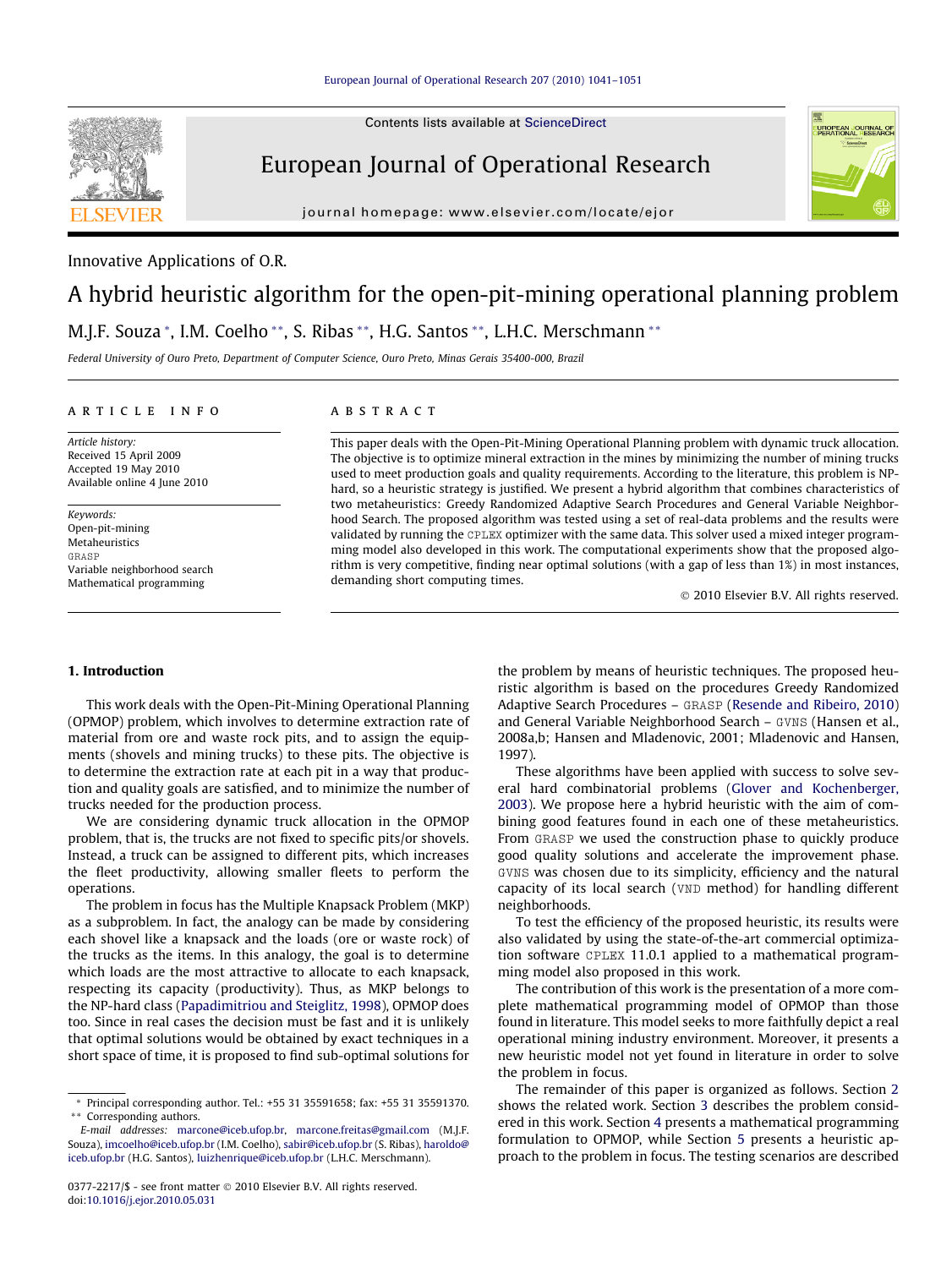<span id="page-1-0"></span>in Section [6,](#page--1-0) while in the following section, the computational experiments are presented and analyzed. Section [8](#page--1-0) concludes the work.

#### 2. Related works

[White and Olson \(1986\)](#page--1-0) proposed an algorithm that is the basis for the DISPATCH System, which operates in many mines around the world. A solution is obtained in two steps. The first, based on linear programming, handles the problem of ore mixture optimizing by minimizing costs considering the mining rate, the quality of the mixture, the ore feed rate to the plant for beneficiating, and the material handling. The restrictions of the model are related to the production capacity of the shovels, the quality of the mixture and the minimum feeding rate to the processing plant. The second stage of the algorithm, which is solved by dynamic programming, uses a model similar to [White et al. \(1982\)](#page--1-0), differing from this by using a decision variable for the volume of material transported per hour on a given route, instead of the truck working rate per hour. Also considered is the presence of storage piles. In this second stage of the algorithm, the objective is to minimize material transportation in the mine.

[Sgurev et al. \(1989\)](#page--1-0) described an automated system for realtime control of truck haulage in open-pit mines. This system is called TRASY and it is designed towards the improvement of the technical–economical indices of the loading–unloading process in open-pit mines where trucks are used as vehicles. The authors described the two ways of organizing the trucks work: on a closed-circuit system and on an open-circuit system, socalled dynamic allocation system. The benefits of the open-circuit system are shown and the authors described the four modules of the TRASY system: configuration, control, monitoring and report. The authors concluded that the increase of the operation productivity in open-pit mines may be achieved by improving the effectiveness of the loading-haulage process control, so the introduction of automated systems for haulage vehicles control is one way to accomplish this goal. However, this system does not take into account the quality goals of the ore control parameters.

[Chanda and Dagdelen \(1995\)](#page--1-0) developed a linear programming model that solves the problem of mixed minerals in the short-term planning of a coal mine. The objective function of this model is the weighted sum of three distinct objectives: to maximize an economic criterion, to minimize production deviations, and to minimize quality deviations from the desired values of the control parameters. No allocation for the loading and transport equipment was considered in this model.

[Ezawa and Silva \(1995\)](#page--1-0) developed a system for dynamic truck allocation with the objective of reducing variability in the levels of the ore and increasing transport productivity. The system uses a heuristic to sequence the trucks in order to minimize changes in the levels. To validate it, the authors used a simulation and the theory of graphs for the mathematical modeling of the mine. Deploying this system transport productivity increased by 8% and management obtained more accurate data in real time.

[Alvarenga \(1997\)](#page--1-0) developed a program for the optimal dispatch of trucks in the iron mining of an open-pit mine, with the objectives of minimizing the queue time of the trucks in the fleet, increasing productivity and improving the quality of the extracted ore. In the work, which is the basis of the SMART MINE system widely used in various Brazilian mines, a technique of stochastic optimization was applied, using the genetic algorithm with parallel processing. Basically, the problem is to indicate the best point of tipping or loading and the trajectory for the movement, when there is a situation of choice to be made. The author pointed to productivity gains of 5–15%, proving the validity of the proposal.

[Merschmann \(2002\)](#page--1-0) developed an optimization system and simulation for analyzing the production scenario in open-pit mines. The system, called OTISIMIN (Simulator and Optimizer for Mining), was developed in two modules. The first is the optimization module where a linear programming model is constructed and solved, while the second is a simulation module that allows the user to use the results obtained by solving the linear programming model as input for the simulation. The optimization module was developed with the aim of optimizing the process of mixing the ores from the mining of several pits in order to meet the quality specifications imposed by the treatment plant and allocating equipments (trucks, shovels and/or excavators) to pits, considering both static and dynamic truck allocation. The developed model does not consider production optimization and quality targets, or reduction of the number of trucks required by the production system.

[Godoy and Dimitrakopoulos \(2004\)](#page--1-0) dealt with the open-pit mine design and production scheduling problem, with a view to find the most profitable mining sequence over the life of a mine. According to the authors the dynamics of mining ore and waste and the spatial grade uncertainty make predictions of the optimal mining sequence a challenging task. The authors show a riskbased approach to life-of-mine production scheduling, including the determination of optimal mining rates for the life of mine, whilst considering ore production, stripping ratios, investment in equipment purchase and operational costs; and the generation of a detailed mining sequence from the previously determined mining rates, focusing on spatial evolution of mining sequences and equipment utilization. The production scheduling stage uses a specially-developed combinatorial optimization algorithm based on the Simulated Annealing metaheuristic. A new riskbased, multistage optimization process for long-term production scheduling is presented, and the results show the potential to considerably improve the valuation and forecasts for life-of-mine schedule.

[Guimaraes et al. \(2007\)](#page--1-0) presented a computational simulation model to validate the results obtained by applying a mathematical programming model to determine the mining rate in open-pit mines. LINGO solver, version 7.0, was used for optimizing the problem and ARENA, version 7.0, simulated the solver's solution. Contrary to belief, the modeling demonstrated that by increasing the number of vehicles, the production goal was not met and was further deterred due to increased queue time. Thus, increasing the number of vehicles does not necessarily optimize mining operations.

[Boland et al. \(2009\)](#page--1-0) dealt with the open-pit mining production scheduling problem (OPMPSP). The treated problem consists of finding the sequence in which the blocks should be removed from pits, over the lifetime of the mine, such that the net present value (NPV) of the operation is maximized. Due to the large number of blocks and precedence constraints linking them, blocks are aggregated to form larger scheduling units. The authors investigated the characteristics of the problem and showed how the aggregates can be systematically divided into bins (groups of blocks) so that the solution of the linear programming (LP) relaxation with all processing decision variables fully disaggregated to block level (D-LP) can be recovered from the solution of our compactly disaggregated LP relaxation (B-LP) with processing decisions made at the level of bins. As the number of bins is much smaller than the number of blocks, using their binning approach, D-LP can be solved to optimality for much larger data instances than by a direct disaggregation